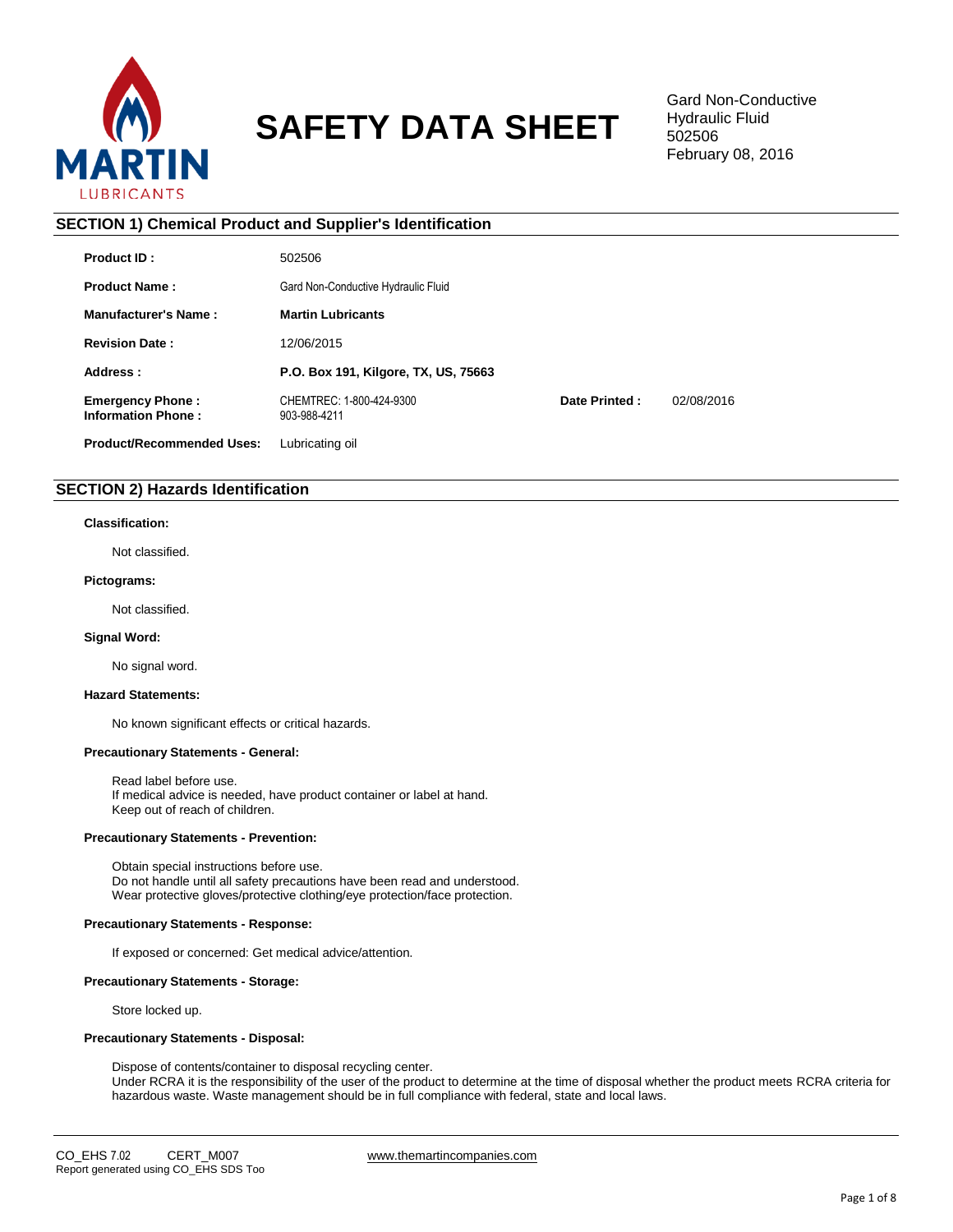# **SECTION 3) Composition / Information on Ingredients**

| CAS          | <b>Chemical Name</b>                                                              | % by Weight   |
|--------------|-----------------------------------------------------------------------------------|---------------|
| 0064742-52-5 | MINERAL OIL, PETROLEUM DISTILLATES HYDROTREATED (MILD)<br><b>HEAVY NAPHTHENIC</b> | $45\% - 60\%$ |
| 0064742-54-7 | MINERAL OIL, PETROLEUM DISTILLATES HYDROTREATED (MILD)<br><b>HEAVY PARAFFINIC</b> | $40\% - 55\%$ |

# **SECTION 4) First-aid Measures**

#### **Inhalation:**

Remove source of exposure or move person to fresh air and keep comfortable for breathing. Get medical advice/attention if you feel unwell or are concerned.

If exposed or concerned: Get medical attention.

## **Eye Contact:**

If irritation occurs, cautiously rinse eyes with lukewarm, gently flowing water for 15-20 minutes, while holding the eyelids open. If eye irritation persists: Get medical advice/attention. If material is hot, treat for thermal burns and take victim to hospital immediately.

# **Skin Contact:**

Rinse/wash with lukewarm, gently flowing water and mild soap for 5 minutes or until product is removed. If skin irritation occurs or you feel unwell: Get medical advice/attention. If material is hot, submerge injured area in cold water.

If exposed or concerned: Get medical advice/attention.

#### **Ingestion:**

Immediately call a POISON CENTER/doctor. Do NOT induce vomiting. If vomiting occurs naturally, lie on your side, in the recovery position.

# **SECTION 5) Fire-fighting Measures**

#### **Suitable Extinguishing Media:**

Dry chemical, foam, carbon dioxide water spray or fog is recommended. Water spray is recommended to cool or protect exposed materials or structures. Carbon dioxide can displace oxygen. Use caution when applying carbon dioxide in confined spaces. Simultaneous use of foam and water on the same surface is to be avoided as water destroys the foam. Sand or earth may be used for small fires only.

#### **Unsuitable Extinguishing Media:**

Water may be ineffective but can be used to cool containers exposed to heat or flame.

#### **Specific Hazards in Case of Fire:**

Hazardous combustion products may include: A complex mixture of airborne solid and liquid particulates and gases (smoke), carbon monoxide, unidentified organic and inorganic compounds.

Oxides of C, Ca, P, S, and N. Additional byproducts include hydrogen sulfide, alkyl mercaptan and other sulfides.

Dense smoke may be generated while burning. Toxic fumes, gases or vapors may evolve on burning. Heavy flammable vapors may settle along ground level and low spots to create an invisible fire hazard. The vapors may extend to sources of ignition and flash back.

### **Fire-fighting Procedures:**

Isolate immediate hazard area and keep unauthorized personnel out. Stop spill/release if it can be done safely. Move undamaged containers from immediate hazard area if it can be done safely. Water spray may be useful in minimizing or dispersing vapors and to protect personnel.

Dispose of fire debris and contaminated extinguishing water in accordance with official regulations.

#### **Special protective actions:**

Wear protective pressure self-contained breathing apparatus (SCBA) and full turnout gear.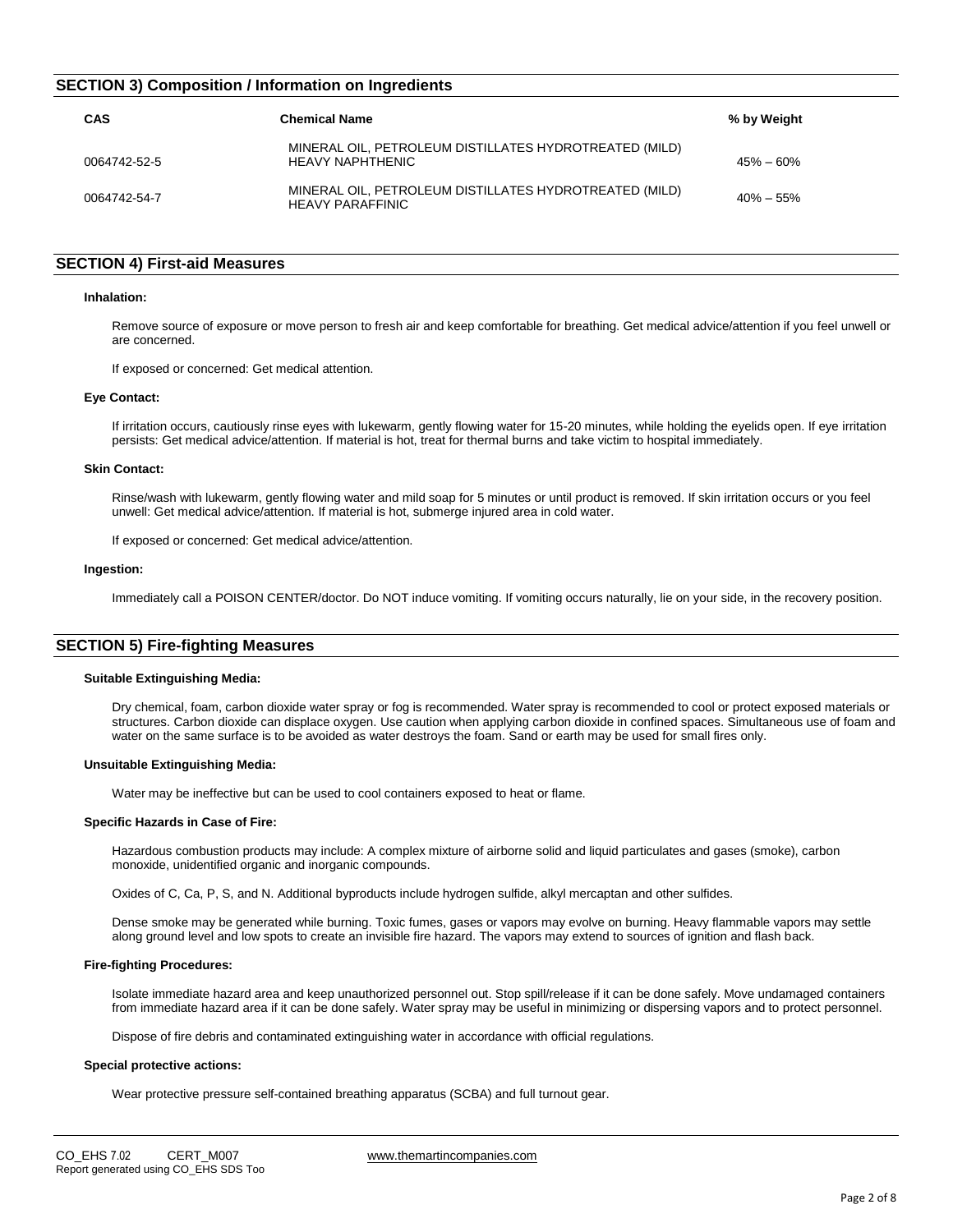# **SECTION 6) Accidental Release Measures**

#### **Emergency Procedure:**

Immediately turn off or isolate any source of ignition. Keep unnecessary people away; isolate hazard area and deny entry. Do not touch or walk through spilled material. Clean up immediately. Prevent from spreading by making a barrier with sand, earth or other containment material. Collect with absorbent, non-combustible material into suitable containers. Transfer to a container for disposal. Large spills, once contained, may be picked up using explosion proof, non sparking vacuum pumps, shovels, or buckets, and disposed of in suitable containers for disposal. Local authorities should be advised if significant spillages cannot be contained.

Spill procedures (water): Remove from surface by skimming or with suitable adsorbents. If a large spill occurs notify appropriate authorities.

If spilled material is cleaned up using a regulated solvent, the resulting waste mixture may be regulated.

#### **Recommended equipment:**

Positive pressure, full-face piece self-contained breathing apparatus (SCBA), or positive pressure supplied air respirator with escape SCBA (NIOSH approved).

#### **Personal Precautions:**

Avoid breathing vapor. Avoid contact with skin, eye or clothing. Do not touch damaged containers or spilled materials unless wearing appropriate protective clothing.

#### **Environmental Precautions:**

Stop spill/release if it can be done safely. Prevent spilled material from entering sewers, storm drains, other unauthorized drainage systems and natural waterways by using sand, earth, or other appropriate barriers.

# **SECTION 7) Handling and Storage**

#### **General:**

Wash hands after use. Do not get in eyes, on skin or on clothing. Do not breathe vapors or mists. Use good personal hygiene practices. Eating, drinking and smoking in work areas is prohibited. Remove contaminated clothing and protective equipment before entering eating areas.

#### **Ventilation Requirements:**

Use only with adequate ventilation to control air contaminants to their exposure limits. The use of local ventilation is recommended to control emissions near the source.

#### **Storage Room Requirements:**

Keep container(s) tightly closed and properly labeled. Store in cool, dry, well-ventilated areas away from heat, direct sunlight and strong oxidizers. Store in approved containers and protect against physical damage. Keep containers securely sealed when not in use. Indoor storage should meet OSHA standards and appropriate fire codes. Containers that have been opened must be carefully resealed to prevent leakage. Empty container retain residue and may be dangerous.

# **SECTION 8) Exposure Controls/Personal Protection**

#### **Eye protection:**

Chemical goggles, safety glasses with side shields or vented/splash proof goggles. Contact lenses may absorb irritants. Particles may adhere to lenses and cause corneal damage.

#### **Respiratory protection:**

If engineering controls do not maintain airborne concentrations to a level which is adequate to protect worker, a respiratory protection program that meets or is equivalent to OSHA 29 CFR 1910.134 and ANSI Z88.2 should be followed. Check with respiratory protective equipment suppliers. Where air-filtering respirators are suitable, select an appropriate combination of mask and filter. Select a filter suitable for combined particulate/organic gases and vapours.

#### **Skin protection:**

Use of gloves approved to relevant standards made from the following materials may provide suitable chemical protection: PVC, neoprene or nitrile rubber gloves. Suitability and durability of a glove is dependent on usage, e.g. frequency and duration of contact, chemical resistance of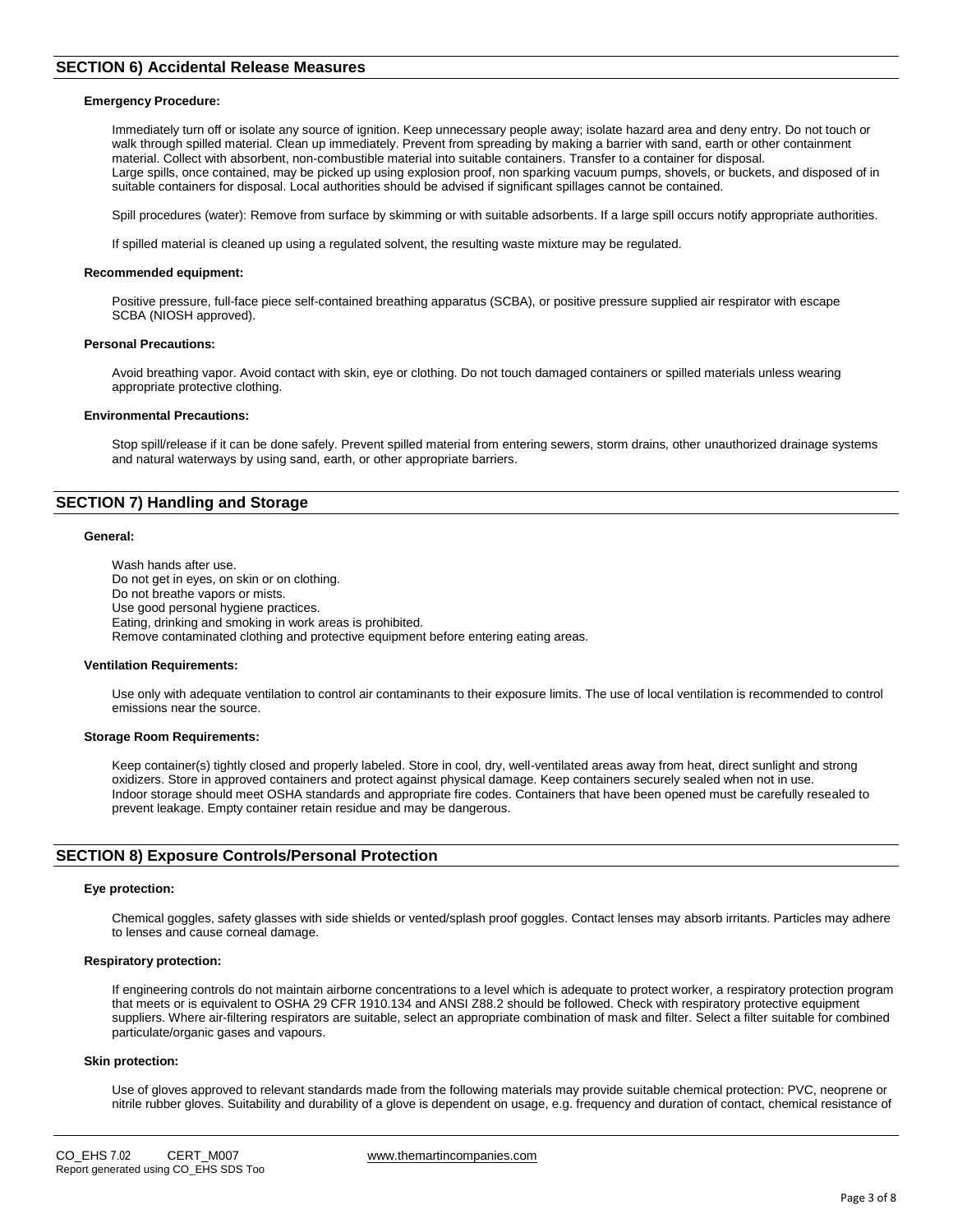glove material, glove thickness, dexterity. Always seek advice from glove suppliers. Contaminated gloves should be replaced. Chemicalresistant clothing is recommended to avoid prolonged contact. Avoid unnecessary skin contact.

Use of an apron and over-boots of chemically impervious materials such as neoprene or nitrile rubber is recommended to avoid skin sensitization. If handling hot material use insulated protective equipment.

# **Control Parameters / Exposure Limits:**

The chemicals in this product greater than 1% concentration (greater than 0.1% EHS) are not limited by the OSHA PELs, NIOSH RELs, and ACGIH TLVs.

| <b>Chemical Name</b>                                              | <b>OSHA</b><br>TWA<br>(ppm) | <b>OSHA</b><br>TWA<br>(mg/m3) | <b>OSHA</b><br><b>STEL</b><br>(ppm) | <b>OSHA</b><br><b>STEL</b><br>(mg/m3) | <b>OSHA</b><br>Tables-<br>Z1,2,3 | <b>OSHA</b><br>Carcinogen | <b>OSHA</b><br>Skin<br>designation | <b>NIOSH</b><br>TWA<br>(ppm) | <b>NIOSH</b><br>TWA<br>(mg/m3) | <b>NIOSH</b><br><b>STEL</b><br>(ppm) | <b>NIOSH</b><br><b>STEL</b><br>(mg/m3) | <b>NIOSH</b><br>Carcinogen |
|-------------------------------------------------------------------|-----------------------------|-------------------------------|-------------------------------------|---------------------------------------|----------------------------------|---------------------------|------------------------------------|------------------------------|--------------------------------|--------------------------------------|----------------------------------------|----------------------------|
| Distillates,<br>petroleum,<br>hydrotreated<br>heavy<br>naphthenic | 500                         | 2000                          | $\overline{\phantom{a}}$            | $\overline{\phantom{0}}$              |                                  | $\sim$                    |                                    |                              | $\overline{\phantom{0}}$       | $\overline{\phantom{0}}$             | $\overline{\phantom{0}}$               |                            |
| Distillates,<br>petroleum,<br>hydrotreated<br>heavy<br>paraffinic | 500                         | 2000                          | $\overline{\phantom{a}}$            |                                       |                                  | $\overline{\phantom{0}}$  |                                    |                              |                                |                                      | -                                      |                            |

| <b>Chemical Name</b>                                              | <b>ACGIH</b><br><b>TWA</b><br>(ppm) | ACGIH<br><b>TWA</b><br>(mg/m3) | <b>ACGIH</b><br><b>STEL</b><br>(ppm) | ACGIH<br><b>STEL</b><br>(mg/m3) | <b>ACGIH</b><br>Carcinogen | <b>ACGIH</b><br><b>Notations</b> | <b>ACGIH</b><br><b>TLV Basis</b> |
|-------------------------------------------------------------------|-------------------------------------|--------------------------------|--------------------------------------|---------------------------------|----------------------------|----------------------------------|----------------------------------|
| Distillates,<br>petroleum,<br>hydrotreated<br>heavy<br>naphthenic |                                     |                                |                                      | ٠                               |                            |                                  | ٠                                |
| Distillates,<br>petroleum,<br>hydrotreated<br>heavy<br>paraffinic |                                     |                                |                                      | -                               |                            |                                  | -                                |

# **SECTION 9) Physical and Chemical Properties**

# **Physical Properties**

| Density [lb/gal]        | 7.335                                |
|-------------------------|--------------------------------------|
| % Solids By Weight      | Not calculated                       |
| Density VOC             | Not calculated                       |
| % VOC                   | Not calculated                       |
| VOC Actual [lb/gal]     | Not calculated                       |
| VOC Actual [g/l]        | Not calculated                       |
| % VOC                   | Not calculated                       |
| <b>Specific Gravity</b> | 0.8806                               |
| VOC Regulatory [g/l]    | Not calculated                       |
|                         |                                      |
| Appearance              | Amber                                |
| Odor Threshold          | N.A.                                 |
| Odor Description        | Mild petroleum hydrocarbon odor      |
| рH                      | N.A.                                 |
| <b>Water Solubility</b> | Negligible in water                  |
| Flammability            | Flash Point at or above 200 °F       |
| Flash Point Symbol      | N.A                                  |
| <b>Flash Point</b>      | 202°C (395.60°F)                     |
| Viscosity               | 30.11 cSt at 40°C, 4.98 cSt at 100°C |
| Lower Explosion Level   | N.A.                                 |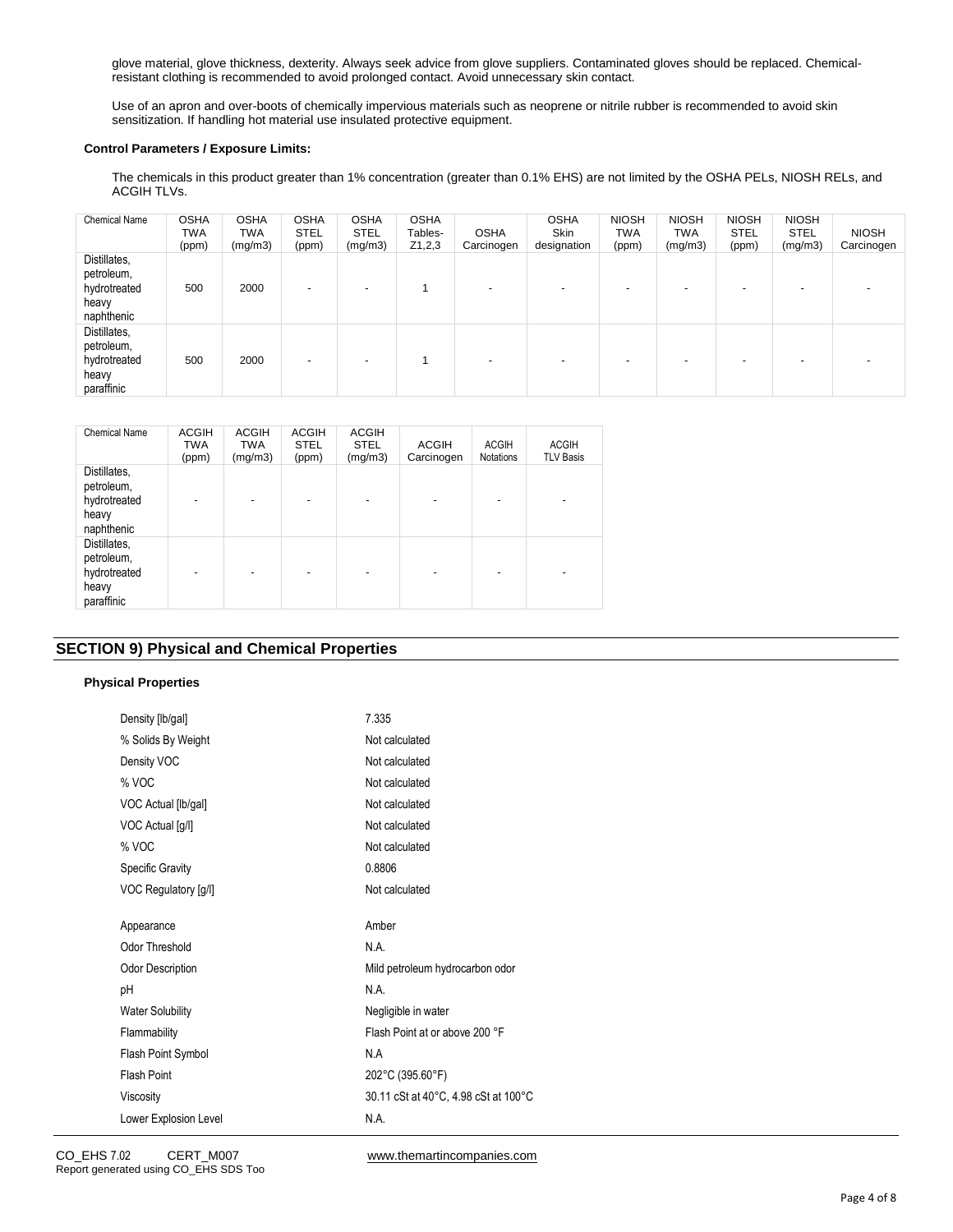| <b>Upper Explosion Level</b>   | N.A.                            |
|--------------------------------|---------------------------------|
| Vapor Pressure                 | Negligible at STP               |
| <b>Vapor Density</b>           | >1 at STP                       |
| Pour Point                     | $-17$ °C (1.40°F)               |
| <b>Melting Point</b>           | N.A.                            |
| Low Boiling Point              | Not determined                  |
| High Boiling Point             | N.A.                            |
| Auto Ignition Temp             | N.A.                            |
| Decomposition Pt               | N.A                             |
| <b>Evaporation Rate</b>        | Negligible at STP               |
| Coefficient Water/Oil          | N.A                             |
| VOC Composite Partial Pressure | 0 mmHg (Calculated @ 20 C/68 F) |
|                                |                                 |

# **SECTION 10) Stability and Reactivity**

#### **Stability:**

Stable

#### **Hazardous Polymerization:**

Will not occur.

#### **Incompatible Materials:**

Avoid contact with acids and oxidizing materials.

# **Conditions to Avoid:**

Avoid direct sunlight, extremes of temperatures and contact with incompatible materials.

Avoid high temperatures and product contamination.

#### **Hazardous Decomposition Products:**

Smoke, carbon monoxide and dioxide and other aldehydes of incomplete combustion. Oxides of C, P, S, N and Ca. Hydrogen sulfide and alkyl mercaplans and other sulfides may be released.

# **SECTION 11) Toxicological Information**

# **Carcinogenicity:**

Not a carcinogen

#### **Reproductive Toxicity:**

No data available.

## **Germ Cell Mutagenicity:**

No data available.

## **Skin Corrosion/Irritation:**

No data available.

#### **Aspiration Hazard:**

Aspiration into the lungs when swallowed or vomited may cause chemical pneumonitis which can be fatal.

## **Specific Target Organ Toxicity - Single Exposure:**

No data available.

## **Specific Target Organ Toxicity - Repeated Exposure:**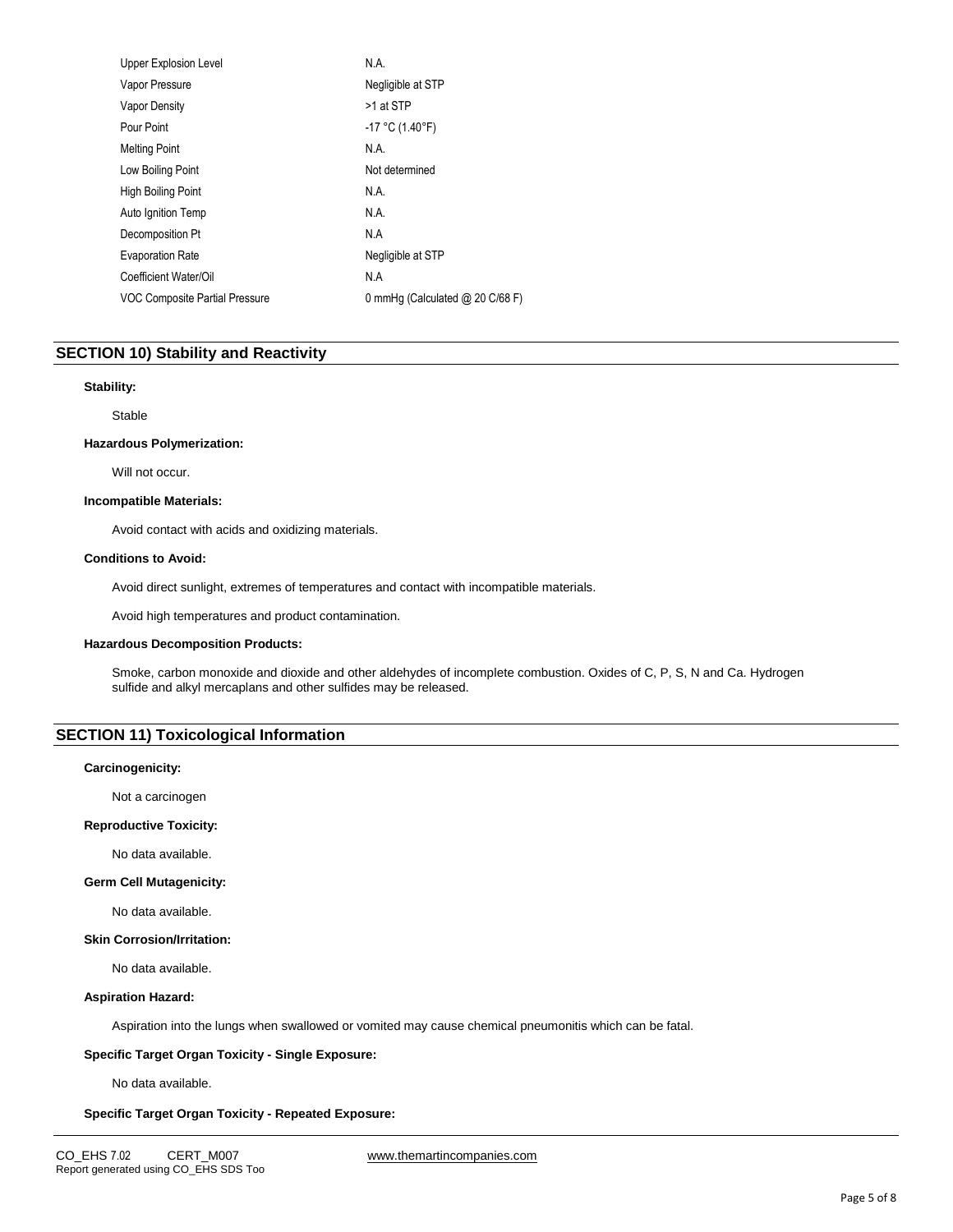No data available.

#### **Serious Eye Damage/Irritation:**

No data available.

#### **Respiratory or Skin Sensitization:**

Prolonged or repeated contact may make skin more sensitive to other skin sensitizers.

#### **Acute Toxicity:**

If inhalation: Overexposure by inhalation of hot material may cause nonspecific discomfort, such as nausea, headache or weakness. Caution should be taken to prevent forming aerosol or misting of this product without proper respiratory protection.

#### 0064742-54-7 MINERAL OIL, PETROLEUM DISTILLATES, HYDROTREATED (MILD) HEAVY PARAFFINIC

LD50 (Rodent - rat, Oral) : >15 gm/kg ,Toxic effects : Details of toxic effects not reported other than lethal dose value. LD50(Rodent- rabbit, Administration onto the skin) : >5 gm/kg, Toxic effects : Details of toxic effects not reported other than lethal dose value.

# 0064742-52-5 MINERAL OIL, PETROLEUM DISTILLATES, HYDROTREATED (MILD) HEAVY NAPHTHENIC

LD50 (Rodent - rat, Oral) : >5000mg/kg ,Toxic effects : Details of toxic effects not reported other than lethal dose value. LD50 (Rodent- rabbit, Administration onto the skin) : >2000 mg/kg, Toxic effects: Details of toxic effects not reported other than lethal dose value.

# **SECTION 12) Ecological Information**

#### **Toxicity:**

This material may be toxic to aquatic organisms and should be kept out of sewage and drainage systems and all bodies of water.

#### **Persistence and Degradability:**

No data available.

#### **Other Adverse Effects:**

No data available.

## Bio-accumulative Potential

0064742-52-5 MINERAL OIL, PETROLEUM DISTILLATES, HYDROTREATED (MILD) HEAVY NAPHTHENIC Contains constituents with the potential to bioaccumulate.

0064742-54-7 MINERAL OIL, PETROLEUM DISTILLATES, HYDROTREATED (MILD) HEAVY PARAFFINIC Contains constituents with the potential to bioaccumulate

# Mobility in Soil

0064742-54-7 MINERAL OIL, PETROLEUM DISTILLATES, HYDROTREATED (MILD) HEAVY NAPHTHENIC Liquid under most environmental conditions. Floats on water. If it enters soil, it will adsorb to soil particles and will not be mobile.

0064742-52-5 MINERAL OIL, PETROLEUM DISTILLATES, HYDROTREATED (MILD) HEAVY PARAFFINIC Liquid under most environmental conditions. Floats on water. If it enters soil, it will adsorb to soil particles and will not be mobile.

# **SECTION 13) Disposal Considerations**

#### **Waste Disposal:**

Under RCRA it is the responsibility of the user of the product to determine at the time of disposal whether the product meets RCRA criteria for hazardous waste. Waste management should be in full compliance with federal, state and local laws.

Empty containers retain product residue which may exhibit hazards of material, therefore do not pressurize, cut, glaze, weld or use for any other purposes. Return drums to reclamation centers for proper cleaning and reuse.

# **SECTION 14) Transport Information**

#### **U.S. DOT Information:**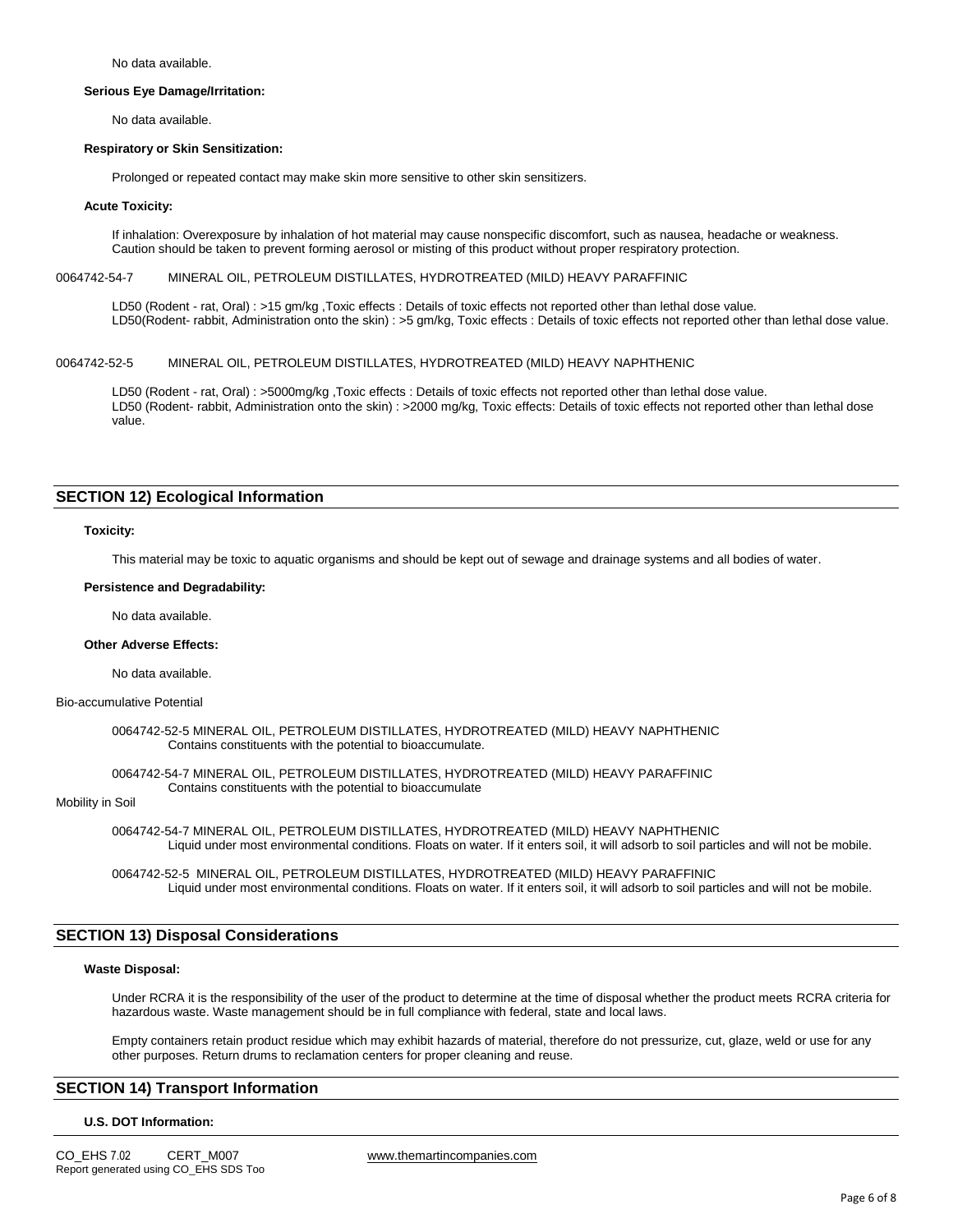Bulk Shipping Description: Does not apply to bulk oil shipping. Non-Bulk Shipping Description: Does not apply to non-bulk oil shipping. Identification Number: Not applicable. Hazard Classification: Not applicable. Other: See 49 CFR for additional requirements for descriptions, allowed modes of transport and packaging. For more information concerning spills during transport, consult latest DOT Emergency Response Guidebook for Hazardous Materials Incidents, DOT P 5800.3.

# **IMDG Information:**

This material is not classified as dangerous under IMDG regulations.

#### **IATA Information:**

This material is not classified as dangerous under IATA regulations.

# **SECTION 15) Regulatory Information**

#### **Regulatory Information:**

The chemicals in this product are not listed under the following regulations: ACGIH, California Prop 65, CERCLA, DSL, OSHA, RCRA, SARA312, SARA313 and TSCA.

| CAS          | <b>Chemical Name</b>                                     | % By Weight   | <b>Regulation List</b> |
|--------------|----------------------------------------------------------|---------------|------------------------|
| 0064742-52-5 | Distillates, petroleum,<br>hydrotreated heavy naphthenic | 45% - 60%     | SARA312.TSCA           |
| 0064742-54-7 | Distillates, petroleum,<br>hydrotreated heavy paraffinic | $40\% - 55\%$ | DSL.SARA312.TSCA.OSHA  |

# **SECTION 16) Other Information Including Information on Preparation and Revision of the SDS**

#### **Glossary:**

ACGIH- American Conference of Governmental Industrial Hygienists; ANSI- American National Standards Institute; Canadian TDGCanadian Transportation of Dangerous Goods; CAS- Chemical Abstract Service; Chemtrec- Chemical Transportation Emergency Center (US); CHIP- Chemical Hazard Information and Packaging; DSL- Domestic Substances List; EC- Equivalent Concentration; EH40 (UK)- HSE Guidance Note EH40 Occupational Exposure Limits; EPCRA- Emergency Planning and Community Right-To-Know Act; ESL- Effects screening levels; HMIS- Hazardous Material Information Service; LC- Lethal Concentration; LD- Lethal Dose; NFPANational Fire Protection Association; OEL- Occupational Exposure Limits; OSHA- Occupational Safety and Health Administration, US Department of Labor; PEL- Permissible Exposure Limit; SARA (Title III)- Superfund Amendments and Reauthorization Act; SARA 313- Superfund Amendments and Reauthorization Act, Section 313; SCBA- Self-Contained Breathing Apparatus; STEL- Short Term Exposure Limit; TCEQ- Texas Commission on Environmental Quality; TLV- Threshold Limit Value; TSCA- Toxic Substances Control Act Public Law 94-469; TWA- Time Weighted Value; US DOT- US Department of Transportation; WHMIS- Workplace Hazardous Materials Information System.



**Chronic :**

**HMIS**

# **DISCLAIMER**

Information provided in this Safety Data Sheet is considered accurate and reliable based on information issued from internal and outside sources to the best of Martin Operating Partnership's knowledge; however, Martin Operating Partnership makes no representations, guarantees or warranties, expressed or implied, of merchantability or fitness for the particular purpose, regarding the accuracy of such information or the result to be obtained from the use thereof or as to the sufficiency of information herein presented. Martin Operating Partnership assumes no responsibility for injury to recipient or to third persons or for any damage to any property and recipient assumes all such risks.